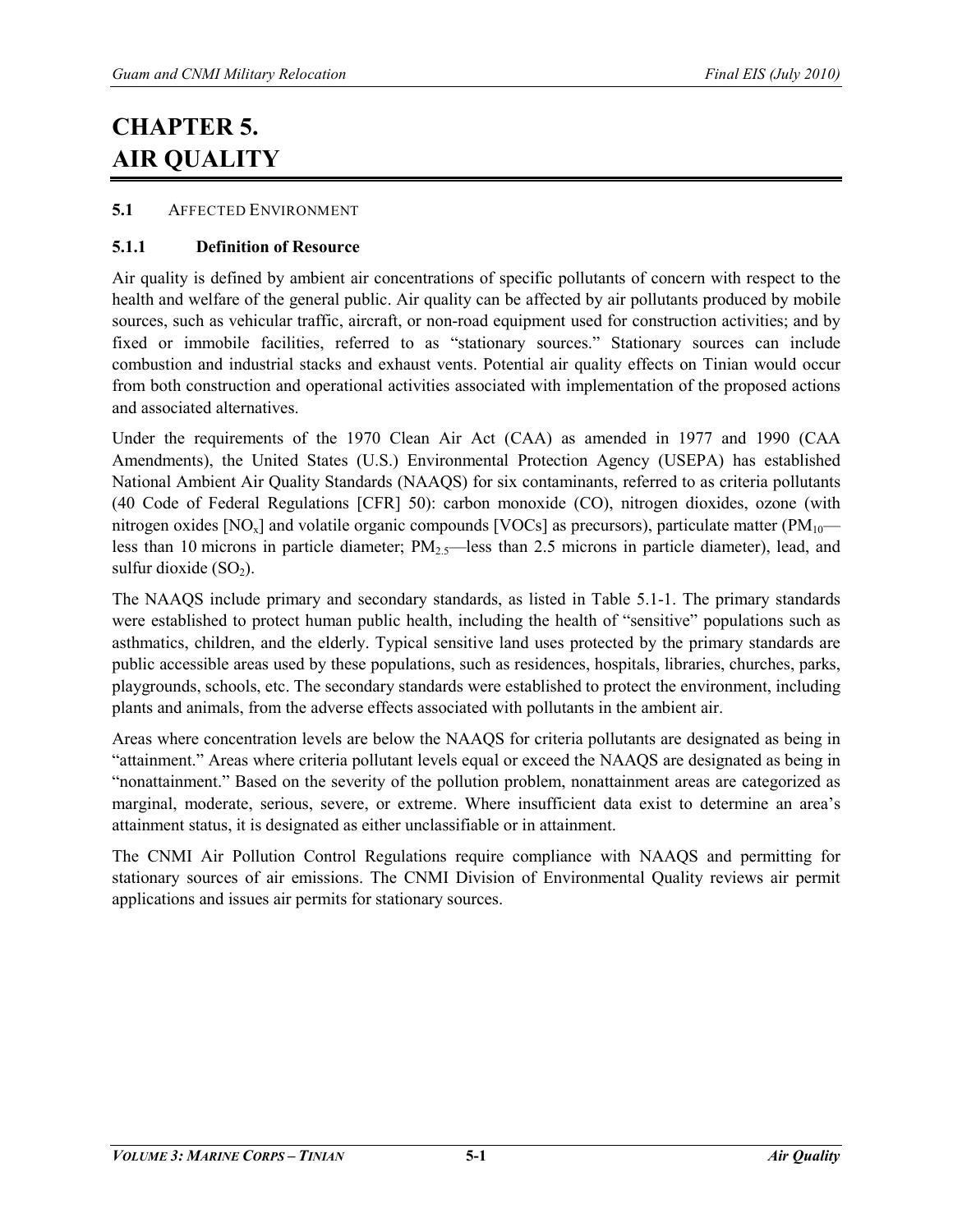| radic 3.1-1. O.S. National and Civilii Ambicht An 'Quanty Standarus'<br>Pollutant and Averaging Time | Primary Standard <sup>1</sup>              | Secondary Standard <sup>1</sup> |  |  |  |
|------------------------------------------------------------------------------------------------------|--------------------------------------------|---------------------------------|--|--|--|
| <b>Carbon Monoxide</b>                                                                               |                                            |                                 |  |  |  |
|                                                                                                      |                                            |                                 |  |  |  |
| 1-Hour Maximum <sup>2</sup>                                                                          | 35 ppm                                     | None                            |  |  |  |
| 8-Hour Maximum <sup>2</sup>                                                                          | 9 ppm                                      |                                 |  |  |  |
| <b>Nitrogen Dioxide</b>                                                                              |                                            |                                 |  |  |  |
| Annual Arithmetic Mean <sup>3</sup>                                                                  | 100                                        | 100                             |  |  |  |
| Ozone                                                                                                |                                            |                                 |  |  |  |
| 8-Hour Average <sup>4</sup>                                                                          | $0.075$ ppm                                | $0.075$ ppm                     |  |  |  |
| Particulate Matter <sup>5</sup>                                                                      |                                            |                                 |  |  |  |
| $PM_{10}$                                                                                            |                                            |                                 |  |  |  |
| 24-Hour Average <sup>6</sup>                                                                         | 150                                        | 150                             |  |  |  |
| PM <sub>2.5</sub>                                                                                    |                                            |                                 |  |  |  |
| Annual Arithmetic Mean <sup>3</sup>                                                                  | 15                                         | 15                              |  |  |  |
| 24-Hour Average <sup>7</sup>                                                                         | 35                                         | 35                              |  |  |  |
| Lead                                                                                                 |                                            |                                 |  |  |  |
| Quarterly Arithmetic Mean <sup>8</sup>                                                               | 1.5                                        | 1.5                             |  |  |  |
| Rolling 3-Month Average <sup>9</sup>                                                                 | 0.15                                       | 0.15                            |  |  |  |
| <b>Sulfur Dioxide</b>                                                                                |                                            |                                 |  |  |  |
| Annual Arithmetic Mean <sup>3</sup>                                                                  | $0.03$ ppm<br>$(80 \,\mathrm{\mu g/m^3})$  | NA                              |  |  |  |
| 3-Hour Maximum <sup>2</sup>                                                                          | <b>NA</b>                                  | 0.5 ppm $(1300 \ \mu g/m^3)$    |  |  |  |
| 24-Hour Maximum <sup>2</sup>                                                                         | $0.14$ ppm<br>$(365 \,\mathrm{\mu g/m^3})$ | NA                              |  |  |  |

**Table 5.1-1. U.S. National and CNMI Ambient Air Quality Standards**

*Legend:* NA= not available; ppm = parts per million.

- *Notes:*<br><sup>1</sup> All concentrations in micrograms per cubic meter of air ( $\mu$ g/m<sup>3</sup>), except where
	-
	-
	- noted.<br>
	<sup>2</sup> Not to be exceeded during any calendar year.<br>
	<sup>3</sup> Not to be exceeded during any calendar year.<br>
	<sup>4</sup> Standard attained when 3-year average of annual 4th-highest daily maximum 8-<br>
	hour concentration is below 0.0
	- <sup>5</sup> PM<sub>10</sub>: particulate matter diameter of 10 microns or less; PM<sub>2.5</sub>: particulate matter diameter of 2.5 microns or less.
	-
	- Not to be exceeded more than once per year on average over 3 years. Standard attained when the annual highest 98th percentile of 24-hour concentration over 3 years is below 35  $\mu$ g/m3.
	-
	- <sup>8</sup> The quarterly lead standard is not to be exceeded during any calendar quarter.<br><sup>9</sup> Any three-month average exceeding 0.15  $\mu g/m^3$  within a three-year period would
	- be considered a violation of the NAAQS. Final rule signed October 15, 2008.

*Sources:* 40 CFR 50 and Guam Environmental Protection Agency (GEPA) (2004).

# **5.1.2 Tinian**

Except for power generating facilities, there are no significant sources of air emissions on Tinian. However, military training vessels, on-road vehicles, and open burnings are sources of emissions that contribute to the existing ambient air quality background conditions at Tinian. While there are no air monitoring stations on Tinian, it can be assumed that ambient air quality is good and in compliance with air quality standards given the small number of emission sources on the island and that the island is currently designated as an attainment area for all criteria pollutants.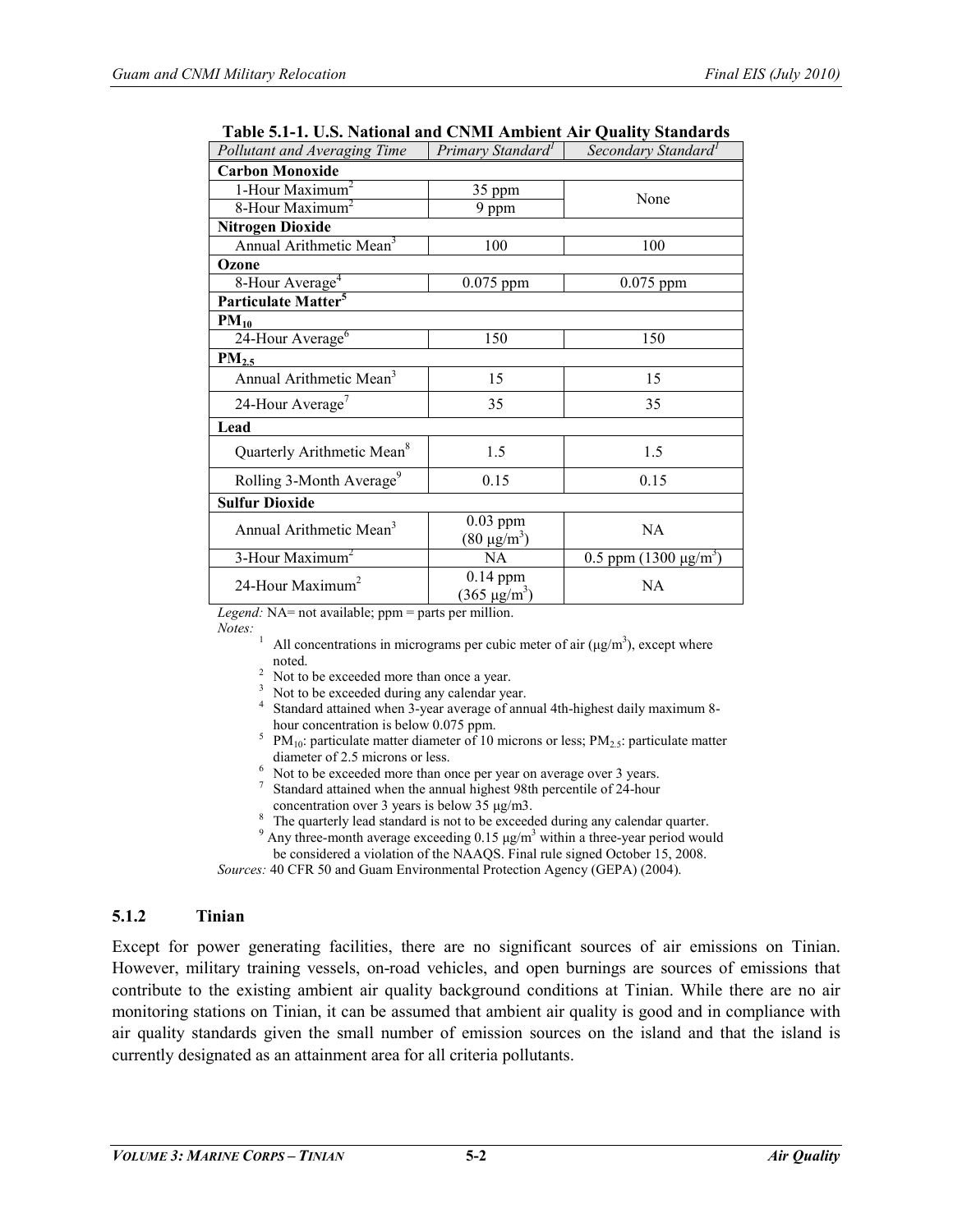#### **5.1.3 Greenhouse Gas Emissions**

Greenhouse gases (GHGs) are compounds that contribute to the greenhouse effect. The greenhouse effect is a natural phenomenon where gases trap heat within the surface-troposphere (lowest portion of the earth's atmosphere) system, causing heating (radiative forcing) at the surface of the earth. The primary long-lived GHGs directly emitted by human activities are carbon dioxide  $(CO<sub>2</sub>)$ , methane  $(CH<sub>4</sub>)$ , nitrous oxide  $(N_2O)$ , hydrofluorocarbons (HFCs), perfluorocarbons (PFCs), and sulfur hexafluoride (SF<sub>6</sub>). Although  $CO_2$ ,  $CH_4$ , and  $N_2O$  occur naturally in the atmosphere, their concentrations have increased by 38%, 149%, and 23%, respectively, from the preindustrial era (1750) to 2007/2008 (USEPA 2009a). These gases influence the global climate by trapping heat in the atmosphere that would otherwise escape to space. The heating effect from these gases is considered the probable cause of the global warming observed over the last 50 years (USEPA 2009a). Global warming and climate change can affect many aspects of the environment. Not all effects of GHGs are related to climate, for example, elevated concentrations of  $CO_2$  can lead to ocean acidification and stimulate terrestrial plant growth, and  $CH_4$ emissions can contribute to ozone levels.

The USEPA Administrator has recognized potential risks to public health or welfare and on December 7, 2009 (USEPA 2009b) signed an endangerment finding regarding greenhouse gases under section 202(a) of the CAA, which finds that the current and projected concentrations of the six key well-mixed greenhouse gases –  $CO_2$ , CH<sub>4</sub>, N<sub>2</sub>O, HFCs, PFCs, and SF<sub>6</sub> – in the atmosphere threaten the public health and welfare of current and future generations.

To estimate [global warming potential](http://en.wikipedia.org/wiki/Global_warming_potential) (GWP), the U.S. quantifies GHG emissions using the 100-year timeframe values for GWP established in the Intergovernmental Panel on Climate Change (IPCC) Second Assessment Report (IPCC 1996) in accordance with *United Nations Framework Convention on Climate Change* (1995) reporting procedures. All GWPs are expressed relative to a reference gas, CO2, which is assigned a GWP equal to 1. The five other GHGs have a greater GWP than  $CO<sub>2</sub>$ , ranging from 21 for CH<sub>4</sub>, 310 for N<sub>2</sub>O, 140 to 6,300 for HFCs, 6,500 to 9,200 for PFCs, and up to 23,900 for SF<sub>6</sub>. To estimate the  $CO<sub>2</sub>$  equivalency of a non-CO<sub>2</sub> GHG, the appropriate GWP of that gas is multiplied by the amount of the gas emitted. All six GHGs are multiplied by their GWP and the results are added to calculate the total equivalent emissions of  $CO_2$  ( $CO_2$  Eq). The dominant GHG gas emitted is  $CO_2$ , mostly from fossil fuel combustion  $(85.4\%)$  (USEPA 2009c). Weighted by GWP, CH<sub>4</sub> is the second largest component of emissions, followed by  $N_2O$ . GWP-weighted emissions are presented in terms of equivalent emissions of  $CO<sub>2</sub>$ , using units of teragrams (1 million metric tons or 1 billion kilograms) of carbon dioxide equivalents  $(Tg CO<sub>2</sub> Eq).$ 

In 2007, the U.S. generated about 7,150 Tg  $CO<sub>2</sub>$  Eq. (USEPA 2009c). Emissions for CNMI are included in the U.S. total, but account for a minuscule amount of the GHG emissions. The proposed action is anticipated to release GHGs to the atmosphere. Since, the change in climate conditions caused by the burning of fossil fuels is a global effect, requiring that the air quality impact analysis be assessed on a global or regional scale, not at the local scale such as for a city or an island, the cumulative impact of  $CO<sub>2</sub>$ Eq emissions is discussed in Volume 7, Section 4.4. The  $CO<sub>2</sub>$  Eq emissions would be similar for all alternatives, as most project components that would affect potential air quality conditions remain the same for every alternative including the scale of construction, waterfront operations, and the scale of ground training.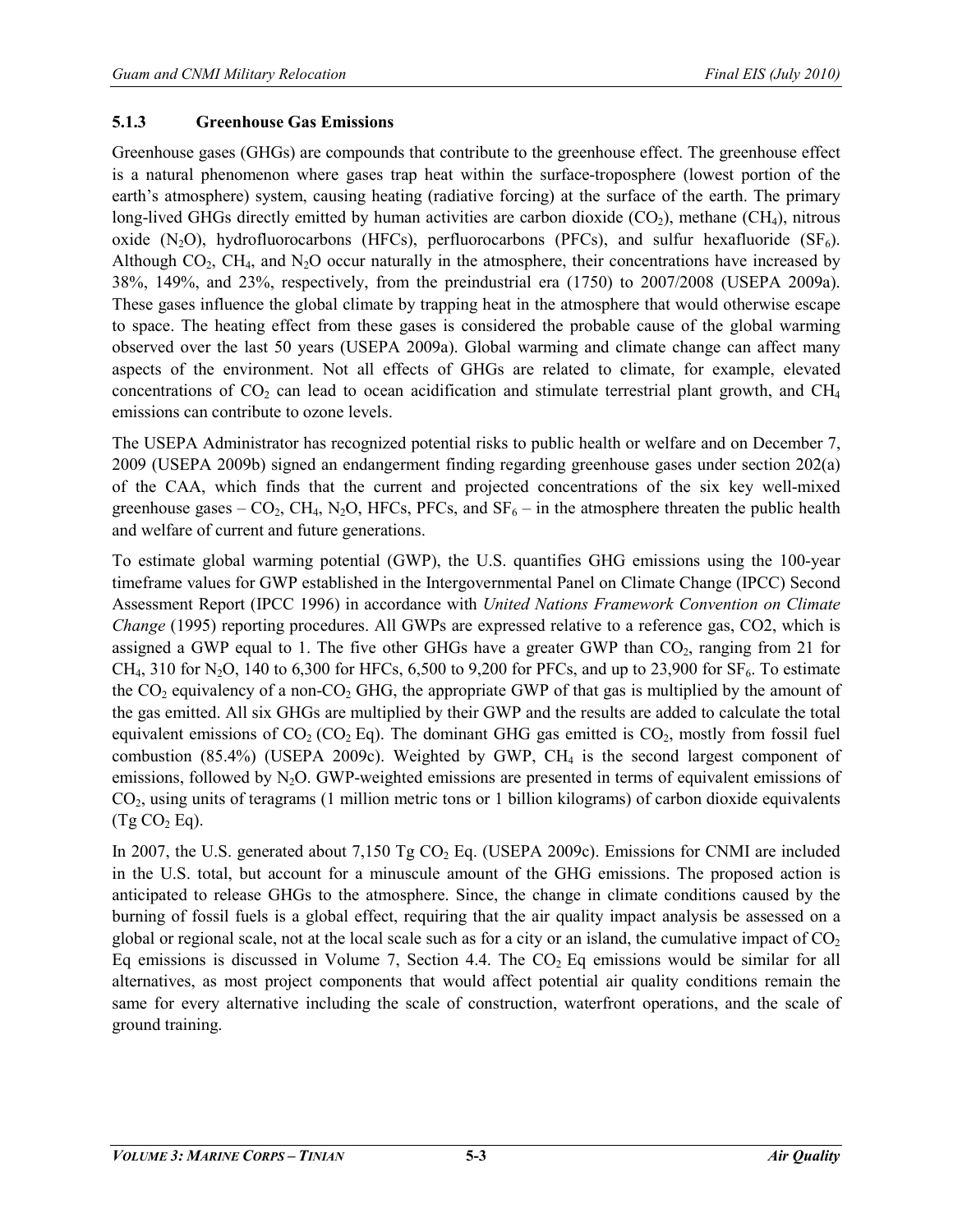## **5.2** ENVIRONMENTAL CONSEQUENCES

Since the proposed training activity on Tinian would not affect the operation and capacity of existing utility systems, no adverse stationary source air quality impacts (i.e., from fixed or immobile facilities) would occur. The air quality consequences analysis performed and presented in this section includes:

- An incremental emissions analysis of criteria pollutants and GHG in terms of carbon dioxide  $(CO<sub>2</sub>)$  emissions (total  $CO<sub>2</sub>$  Eq emissions are only predicted and summarized in Volume 7, Chapter 4 to assess overall impacts from the combined preferred alternatives) with the potential to emit from additional training activity operations including the following sources:
- Firing training, inclusive of associated vehicle usage
- Barge operations for transporting military training personnel
- An incremental emissions analysis of criteria pollutants and  $CO<sub>2</sub>$  with the potential to emit from construction equipment and hauling truck emissions during the construction period.

## **5.2.1 Approach to Analysis**

## 5.2.1.1 Methodology

This section describes the analytical approach used to address potential impacts from the proposed Marine Corps training operations on Tinian. The training operations proposed on Tinian would involve the development of live-fire weapons ranges for the sustainment training necessary for individuals, crews, and small units of Marine Corps forces.

Among the three action alternatives (Alternatives 1, 2, and 3), the principal differences are the location and orientation of the firing ranges and the associated surface danger zones (SDZs). The majority of project components that would affect potential air quality conditions would remain the same for each action alternative including the scale of construction and the scale of ground training.

Therefore, it is anticipated that the potential air quality impact from the three alternatives would be the same with respect to the overall pollutant emissions resulting from the proposed action. The air emission sources associated with the proposed operations can be characterized as mobile sources for which the criteria pollutant and  $CO<sub>2</sub>$  emissions are quantified.

## Construction

Construction activities such as the operation of construction equipment and trucks may have short-term air quality impacts. Although the emissions from construction workers' commuting vehicles are considered part of the overall construction emissions, it is anticipated they are negligible given the scale of construction activities and the relatively low level of emissions as compared to trucks. As such, the emission component from workers' commuting vehicles was not considered here, as it is relatively small and cannot be reasonably forecasted.

In estimating construction-related criteria pollutants and  $CO<sub>2</sub>$  emissions, the usage of equipment, the likely duration of each activity, and manpower estimates for the construction were based on the information described in Chapter 2 for the future project-associated construction activities.

Estimates of construction crew and equipment requirements and productivity were based on the data contained in *RSMeans Facilities Construction Cost Data* (RSMeans 2003) and *RSMeans Heavy Construction Cost Data* (RSMeans 2006). It is assumed for emissions estimates purposes that the majority of construction activities would occur from 2011 through 2014 with minimal effort occurring during 2010.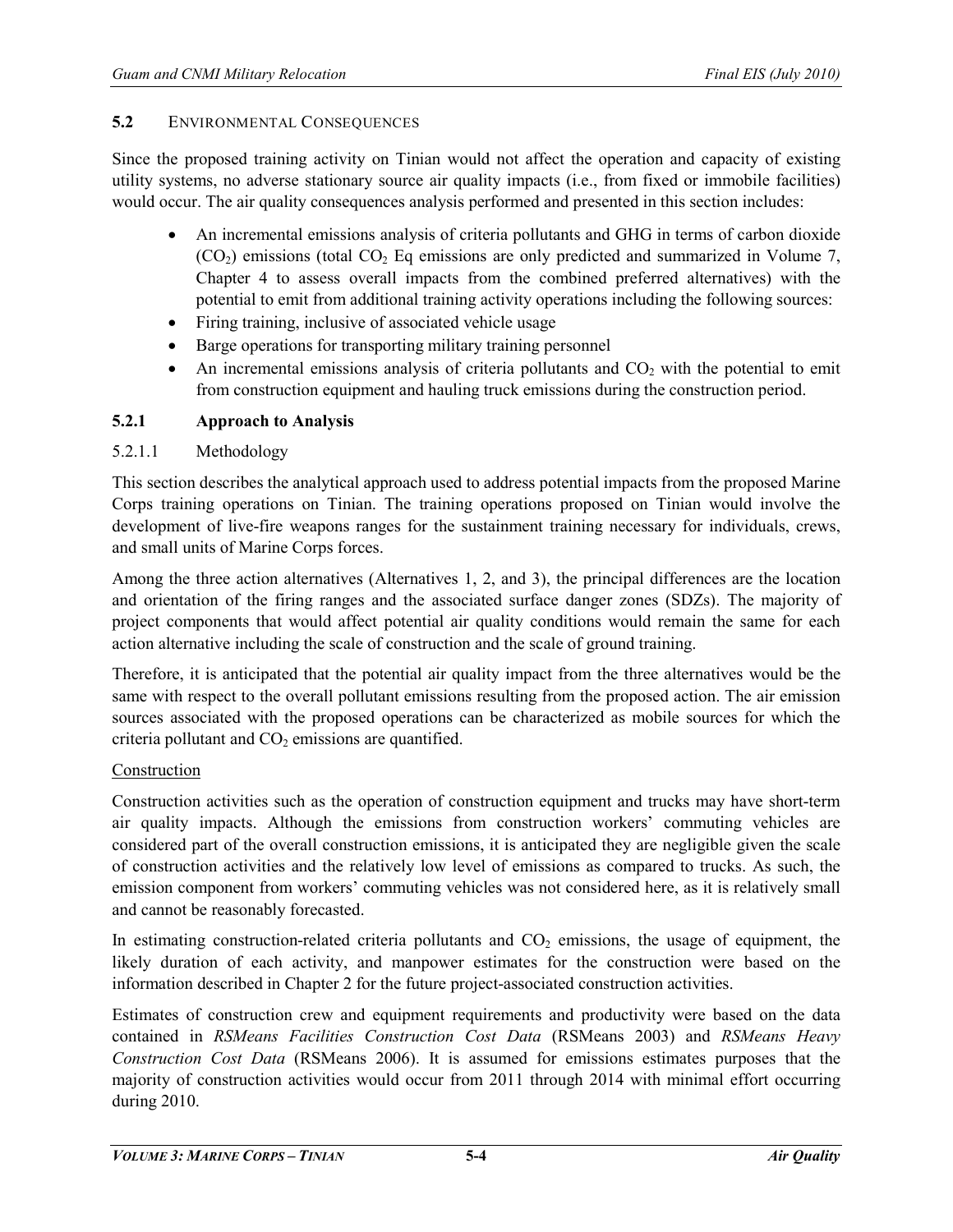Estimates of construction equipment operational emissions were calculated based on projected hours of equipment use and the emission factors for each type of equipment, as provided by USEPA in the NONROAD emission factor model (USEPA 2008). National default model inputs for non-road engines, equipment, and vehicles of interest were also in the USEPA model (USEPA 2008), as were average equipment horsepower values and equipment power load factors.

A maximum sulfur content of 0.5% was used based on USEPA's Heavy-Duty Standards/Diesel Fuel Regulatory Impact Analysis (RIA) (USEPA 2000). Based on the RIA, data observed in 1992 on Guam shows that No. 2 diesel fuel imports actually had sulfur content ranging from 0.39% to 0.5%. Although the sulfur content data were only observed on Guam, it is assumed that the fuel sources on Tinian and Guam would be the same. Therefore, using the actual highest sulfur content observed in 1992 (0.5%) on Guam for vehicles in this analysis is considered appropriate and conservative and is also coincident with the highest sulfur content fuel input available in the NONROAD model. It should also be noted that with the introduction of the Heavy-Duty Engine and Vehicle Standards and Highway Diesel Fuel Sulfur Control Requirements (40 CFR Parts 69, 80, and 86) in 2006, refiners were required to start producing diesel fuel for use in highway vehicles with a sulfur content of no more than 15 ppm (i.e., 0.0015%) content).

Since the operational activity data presented in RSMeans' cost data books are generated based on the overall length of equipment presence duration on site, an equipment actual running time factor (i.e., actual usage factor) was further employed to determine actual equipment usage hours for the purpose of estimating equipment emissions. The usage factor for each equipment type was obtained from Federal Highway Administration's (FHWA) Roadway Construction Noise Model User's Guide (FHWA 2006). Emission factors related to construction-associated delivery trucks were estimated using USEPA Mobile6 emission factor model (USEPA 2003) that provides specific emission factor data base for various truck classifications.

## Operation

Operational elements that have potential to impact air quality include:

- Use of barges for transport of equipment from Guam to Tinian for training evolutions
- Ground vehicle operations at various ranges

The emissions from potential barge trips were calculated using emission factors and load factors related to diesel marine vessels obtained from *Current Methodologies and Best Practices in Preparing Port Emission Inventories* (USEPA 2006). Emission factors were multiplied by the estimated running hours for the barge to predict annual total barge emissions.

Ground training vehicle exhaust emissions from trucks, high mobility multipurpose wheeled vehicles, and buses during training exercises were estimated with the same method used to predict construction vehicle emissions. The USEPA Mobile6 emission factor model (USEPA 2003) was used to predict emissions factors associated with each type of training vehicles defined based on the average weight and fuel type. The emission factors were then multiplied by the annual vehicle running hours for each type of vehicle during the training periods on Tinian. Moreover, since majority of these training vehicles would maneuver on unpaved roads with potential to generate a great amount of fugitive dust, USEPA AP-42 (USEPA 1995) was used to predict additional unpaved road fugitive dust emissions from training vehicles.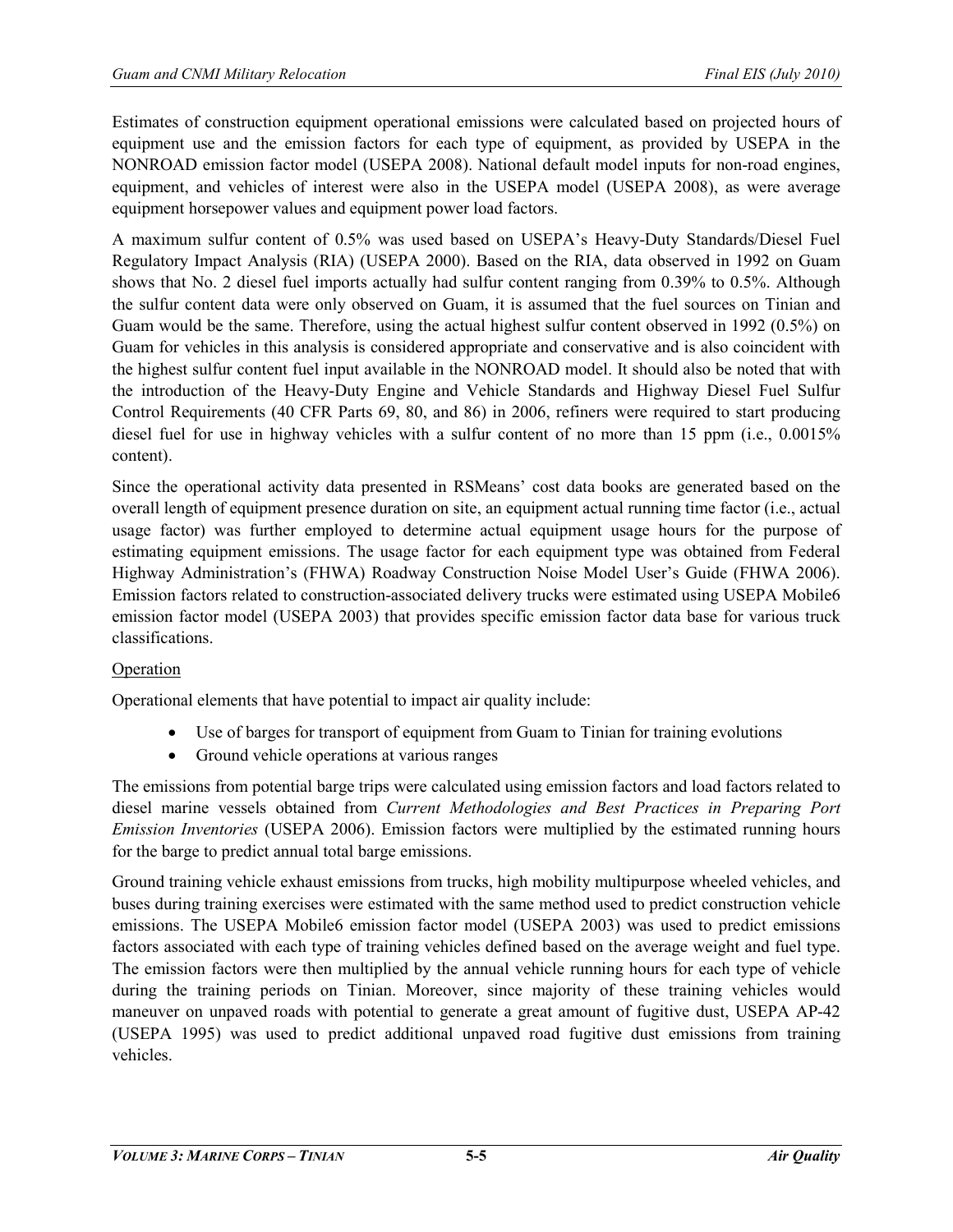The detailed methodologies used to calculate both construction and operation emissions are presented in Volume 9, Appendix I (Sections 3.3.4 Marine Vessel Training Emissions, 3.3.5 Training Vehicles Emissions, and 3.4 Construction Activity Emissions).

## 5.2.1.2 Determination of Significance

Under the CAA, barges, motor vehicles, and construction equipment are exempt from air permitting requirements. Since the emissions from these sources associated with the proposed project would occur in areas that are in attainment of the NAAQS for all criteria pollutants, the CAA General Conformity Rule (GCR) is not applicable. Nonetheless, the National Environmental Policy Act (NEPA) and its implementing regulations require analysis of the significance of air quality impacts from these sources as well as non-major stationary sources. However, neither NEPA nor its implementing regulations have established criteria for determining the significance of air quality impacts from such sources in CAA attainment areas.

In the GCR applicable to nonattainment areas, USEPA uses the "major stationary source" definition under the New Source Review program as the *de minimis* levels to separate presumably exempt actions from those requiring a positive conformity determination. Since the proposed action and alternatives would occur in areas that have always been in attainment, the "major stationary source" definition (250 tons per year [TPY] or more of any air pollutant subject to regulations under the CAA) from the Prevention of Significant Deterioration (PSD) program was used for the air quality impact assessment. The PSD major source threshold of 250 TPY is used for locations that are in attainment for determining the potential significance of air quality impacts from these sources.  $CO<sub>2</sub>$  is not a criteria pollutant, and therefore the 250 TPY threshold is not applicable to it.

The analysis of construction and operational incremental emissions from these sources in attainment areas and the significance threshold selected (250 TPY) are solely for the purpose of informing the public and decision makers about the relative air quality impacts from the proposed action and other alternatives under NEPA requirements.

## 5.2.1.3 Issues Identified During Public Scoping Process

As part of the analyses, concerns relating to air quality effects that were raised by the public, including regulatory stakeholders, during scoping meetings were addressed, if sufficient project data and available impact criteria were available. These include:

- Increases in vehicle and vessel emissions and disclosure of available information of health risks associated with vehicle emissions and other mobile source emissions.
- Increases in construction-related emissions and impacts including emissions estimates of criteria pollutants and diesel PM from construction of alternatives.

## **5.2.2 Alternative 1 (Preferred Alternative)**

## 5.2.2.1 Tinian

The Range Training Area (RTA) under Alternative 1 would consist of four proposed firing ranges: Rifle Known Distance (KD) Range, Automated Combat Pistol/Military Police (MP) Firearms Qualification Course, Platoon Battle Course, and Field Firing Range. They would be oriented north, with the exception of the Platoon Battle Course that would be oriented northeast. Total area of disturbance for all ranges combined would be 225 acres (ac) (91 hectares [ha]). SDZs would encompass the Broadway and the Mount Lasso areas but would not extend over ocean waters.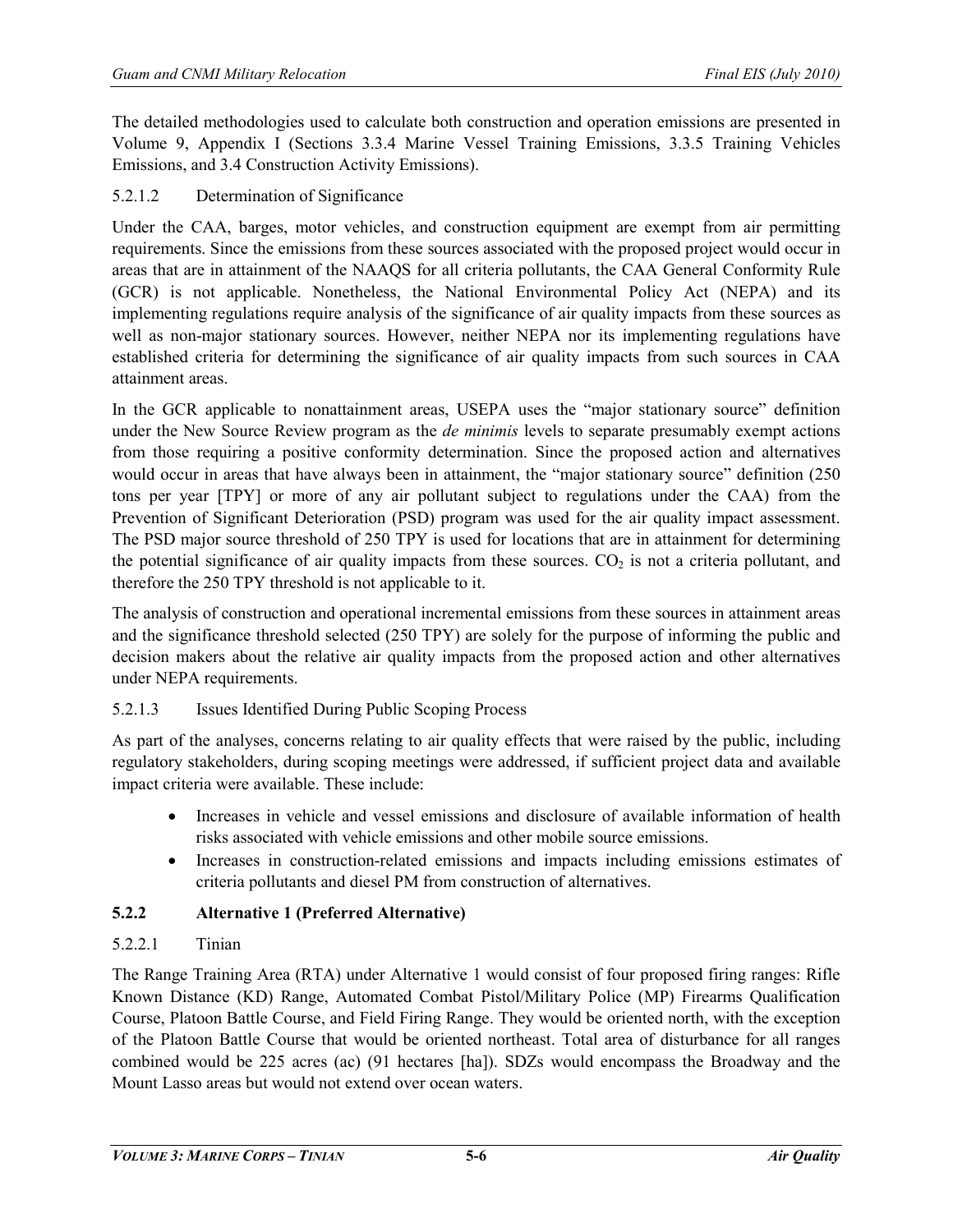#### Construction

In Tinian, construction of the ranges would occur within the Military Lease Area (MLA). In order to streamline development of a construction estimate for the live-fire range training facilities and supporting facilities, each individual item was assigned to a "prototype" element with complete construction estimates developed for a representative sample of each of the prototypes.

The total annual air emissions resulting from potential construction equipment, vehicle, and paving activities occurring from 2011 through 2014 for live-fire range training facilities and supporting facilities construction in Tinian are summarized in Table 5.2-1 and detailed in Volume 9, Appendix I, Section 3.4.2 Construction Emissions Marine Corps Relocation – CNMI.

|                 |  |                         | Taon 9.2 T. Annual Construction Emissions |    | $\mathbf{111} \mathbf{121} \mathbf{131} \mathbf{141}$ |     |
|-----------------|--|-------------------------|-------------------------------------------|----|-------------------------------------------------------|-----|
| Pollutant (TPY) |  |                         |                                           |    |                                                       |     |
|                 |  | $\mathbf{^{D}}\!M_{I0}$ | $\mathcal{D}M_2$                          | VO | $7\Omega C$                                           |     |
| ບ.∠             |  |                         |                                           | υ. |                                                       | 08. |
|                 |  |                         |                                           |    |                                                       |     |

#### **Operation**

Military training-related barge and vehicle emissions during training exercises are summarized in Table 5.2-2 and detailed in Volume 9, Appendix I, Section 3.3.5 Training Vehicles Emissions.

|              | Table 3.2 2. Training Activity Annual Emissions Auctinative I |           |            |              |            |     |  |
|--------------|---------------------------------------------------------------|-----------|------------|--------------|------------|-----|--|
|              | Pollutant (TPY)                                               |           |            |              |            |     |  |
|              |                                                               | $PM_{10}$ | $PM_{2.5}$ | $NO_{\rm s}$ | <i>VOC</i> |     |  |
| <b>Barge</b> |                                                               |           |            |              |            |     |  |
| 0.2          | $_{0.8}$                                                      | $0.1\,$   | 0.1        | 4.2          | 0.1        | N/A |  |
| Vehicle      |                                                               |           |            |              |            |     |  |
| 0.0          | 0.0                                                           | 0.1       | 0.0        | 0.0          | 0.0        | 2.0 |  |
| <b>Total</b> |                                                               |           |            |              |            |     |  |
| $_{0.2}$     | $_{0.8}$                                                      |           | 0.1        | 4.2          | $0.1\,$    | 2.0 |  |

**Table 5.2-2. Training Activity Annual Emissions- Alternative 1**

The construction emissions and operational training emissions for Alternative 1 shown in Table 5.2-1 and Table 5.2-2 are all well below the significance threshold of 250 TPY for criteria pollutants, as described in Section 5.2.1.2.

## 5.2.2.2 Summary of Alternative 1 Impacts

Table 5.2-3 provides a summary of air emissions associated with both construction and operational components of Alternative 1. All air emissions would be well below the significance threshold of 250 TPY for air pollutants subject to regulations under the CAA. Therefore, all project specific air quality impacts are considered less than significant for all areas under Alternative 1.

| Area                   | Project<br><i>Activities</i> | <b>Project Air Quality Impacts</b>                                                                                                       |  |
|------------------------|------------------------------|------------------------------------------------------------------------------------------------------------------------------------------|--|
| Construction<br>Tinian |                              | Less than significant impacts to air quality. Construction emissions from all<br>components would be well below significance thresholds. |  |
|                        | Operation                    | Less than significant impacts to air quality. Operational emissions from all<br>components would be well below significance thresholds.  |  |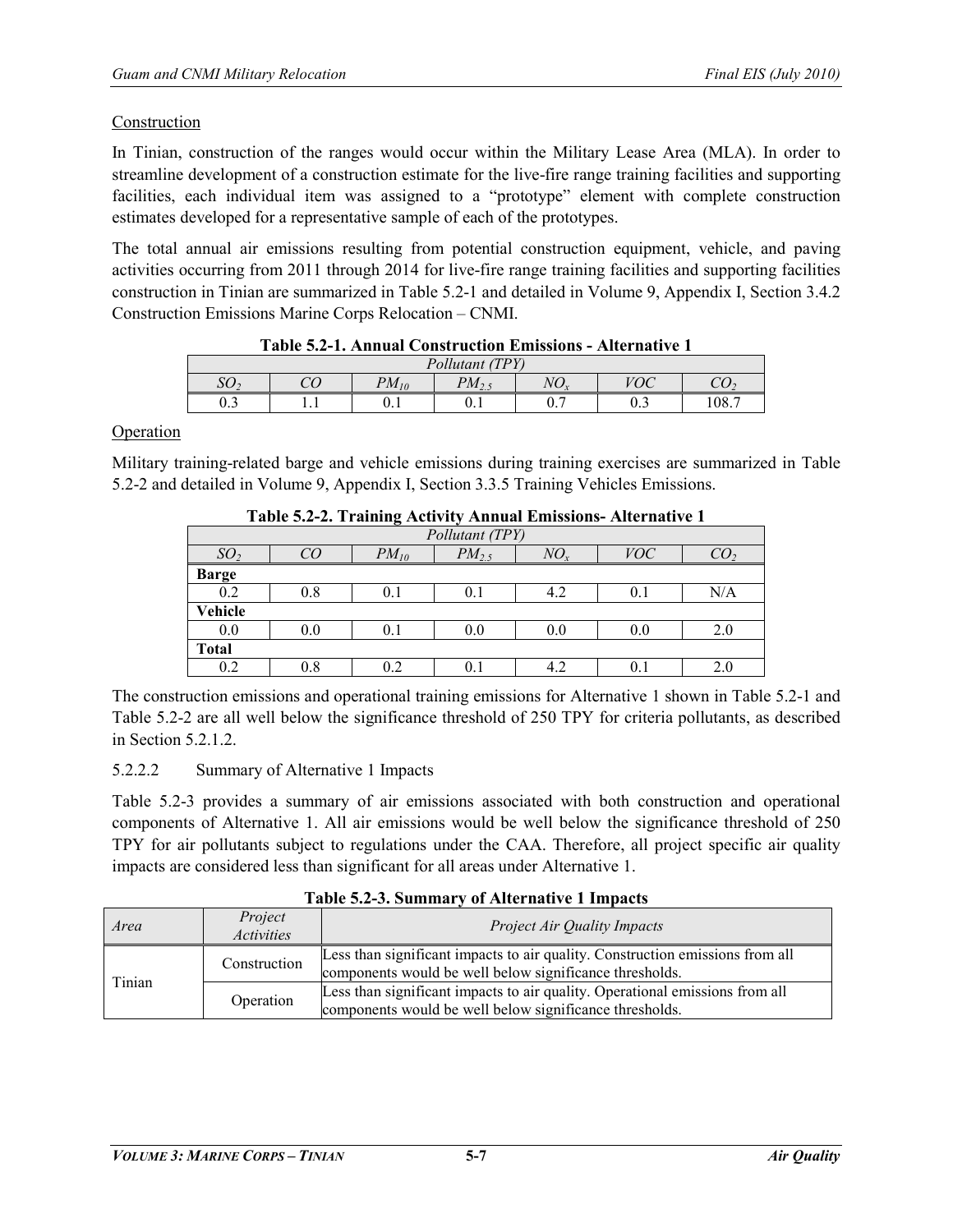## 5.2.2.3 Alternative 1 Proposed Mitigation Measures

The predicted construction emissions (2011 through 2014) and operational emissions (2015 and after) for criteria pollutants are all below the 250 TPY threshold. Therefore, potential air quality impacts under Alternative 1 are considered less than significant and emissions mitigation measures are not warranted.

## **5.2.3 Alternative 2**

5.2.3.1 Tinian

The RTA under Alternative 2 would consist of the same four proposed firing ranges as Alternative 1. They would be oriented north, with the exception of the Platoon Battle Course that would be oriented northeast. Total area of disturbance for all ranges combined would be 225 ac (91 ha). SDZs would encompass the Broadway and the Mount Lasso areas, and the Field Firing Range SDZ would extend over ocean waters.

## Construction

The construction emissions that would result from the proposed construction live-fire range training facilities and supporting facilities on Tinian for Alternative 2 are assumed to be the same as those for Alternative 1, based the similar components of each alternative. Air emissions during construction that apply to this alternative are discussed in Section 5.2.2 and are presented in Table 5.2-1.

#### Operation

The operational emissions associated with military training related emissions including those from barge, and training vehicle operations at or around Tinian are also assumed to be the same as those for Alternative 1, and are summarized in Table 5.2-2.

## 5.2.3.2 Summary of Alternative 2 Impacts

Table 5.2-4 provides a summary of air emissions associated with both construction and operational components of Alternative 2. All air emissions would be well below the significance threshold of 250 TPY for air pollutants subject to regulations under the CAA. Therefore, all project specific air quality impacts are considered less than significant for all areas for this action.

| Area         | Project<br><i>Activities</i> | <b>Project Air Quality Impacts</b>                                                                                                       |
|--------------|------------------------------|------------------------------------------------------------------------------------------------------------------------------------------|
| Construction |                              | Less than significant impacts to air quality. Construction emissions from all<br>components would be well below significance thresholds. |
| Tinian       | Operation                    | Less than significant impacts to air quality. Operational emissions from all<br>components would be well below significance thresholds.  |

## **Table 5.2-4. Summary of Alternative 2 Impacts**

## 5.2.3.3 Alternative 2 Proposed Mitigation Measures

The predicted construction emissions (2011 through 2014) and operational emissions (2015 and after) for criteria pollutants within each ROI are all below the 250 TPY threshold. Therefore, potential air quality impacts under Alternative 2 are considered less than significant and emissions mitigation measures are not warranted.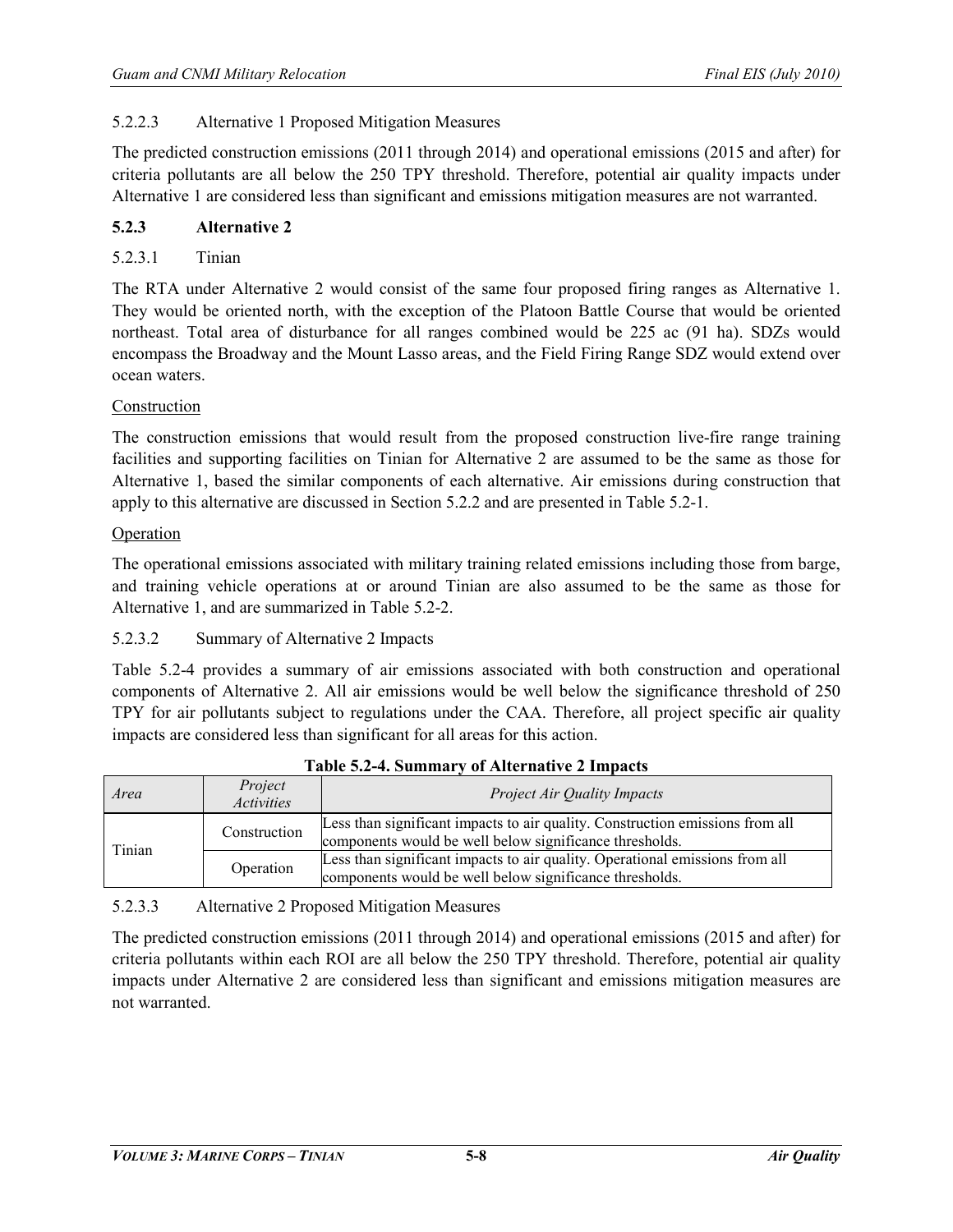## **5.2.4 Alternative 3**

## 5.2.4.1 Tinian

The RTA under Alternative 3 would consist of the same four proposed firing ranges as Alternative 1. Three ranges (Field Firing Range, Automated Combat Pistol/MP Firearms Qualification Course, and the Rifle KD Range) would be located farther to the south than under Alternative 1. They would be oriented north. The Platoon Battle Course that would be in the same location as Alternative 1 and would be oriented northeast. Total area of disturbance for all ranges combined would be 225 ac (91 ha). SDZs would encompass the Broadway and the Mount Lasso areas but would not extend over ocean waters.

## Construction

Construction emissions that would result from the proposed construction of live-fire range training facilities and supporting facilities in Tinian for Alternative 3 are assumed to be the same as those for Alternative 1 based on the similar components of each alternative. Air emissions that apply to this alternative are discussed in Section 5.2.2 and are presented in Table 5.2-1.

## Operation

The operational emissions associated with military training-related emissions including those from barge and training vehicle operations at or around Tinian are also assumed to be the same as those for Alternative 1 and are summarized in Table 5.2-2.

## 5.2.4.2 Summary of Alternative 3 Impacts

Table 5.2-5 provides a summary of air emissions associated with both construction and operational components of Alternative 3. All air emissions would be well below the significance threshold of 250 TPY for air pollutants subject to regulations under the CAA. Therefore, all project specific air quality impacts are considered less than significant for all areas for this action.

| Area                                | Project<br>Activities | <b>Project Air Quality Impacts</b>                                                                                                       |
|-------------------------------------|-----------------------|------------------------------------------------------------------------------------------------------------------------------------------|
| Construction<br>Tinian<br>Operation |                       | Less than significant impacts to air quality. Construction emissions from all<br>components would be well below significance thresholds. |
|                                     |                       | Less than significant impacts to air quality. Operational emissions from all<br>components would be well below significance thresholds.  |

|  | Table 5.2-5. Summary of Alternative 3 Impacts |
|--|-----------------------------------------------|
|--|-----------------------------------------------|

## 5.2.4.3 Alternative 3 Proposed Mitigation Measures

The predicted construction emissions (2011 through 2014) and operational emissions (2015 and after) for criteria pollutants within each ROI are all below the 250 TPY threshold. Therefore, potential air quality impacts under Alternative 3 are considered less than significant and emissions mitigation measures are not warranted.

# **5.2.5 No-Action Alternative**

Under the no-action alternative, Marine Corps units would not move to Guam and there would be no additional training conducted in the CNMI. No construction and training operations associated with the military relocation would occur. Existing operations on Tinian would continue. Therefore, the no-action alternative would have no air quality impacts.